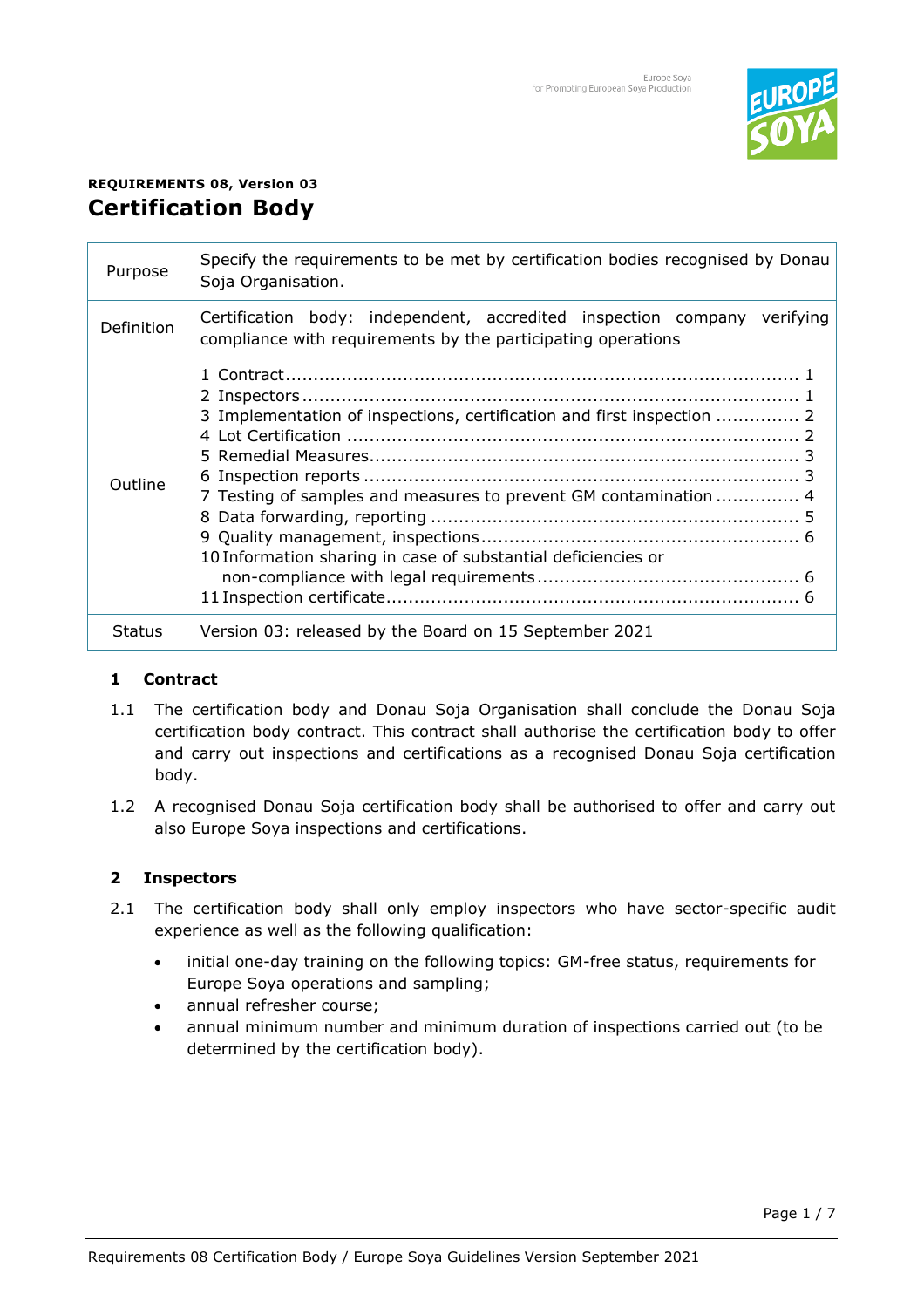

#### **3 Implementation of inspections, certification and first inspection**

- 3.1 The inspectors shall carry out inspections on the basis of the advance information received (applications; reports of previous inspections where applicable) and in accordance with the following requirements. They shall:
	- actively inspect all relevant areas of the site of business;
	- inspect the operating equipment, operational processes and operations documentation;
	- challenge facts;
	- check the plausibility of details given relating to areas under crops, seeds and quantities delivered.
- 3.2 The inspectors shall check all points defined in the requirements documents and the checklist for the relevant type of operation, at the frequency specified for each type of operation and risk level.
- 3.3 The inspectors shall summarise all information including annexes (plans, process descriptions, organisational chart, etc.) in a description of the company. This information shall be completed with evidence (copies of delivery notes, analysis reports, etc.) and the inspectors' own records (particularly the completed checklist). Documentation describing the company shall, in any case, also be drawn up in the English or German language. $<sup>1</sup>$ </sup>
- 3.4 During the first inspection, the certification bodies shall check for the first time whether the company inspected has been categorised at the correct risk level. The frequency of further inspections of the company depends on the result of this check. When an inspection certificate is issued for the first time for a primary processor, a compound feed producer or a licensee, this certificate shall be submitted to the certified company only upon confirmation by Donau Soja Organisation to the certification body that a valid contract with the company concerned exists.
- 3.5 If a Europe Soya certified company suspends or terminates their Europe Soya activity, Donau Soja Organisation may demand a final inspection at the expense of the certified company.
- 3.6 The inspectors shall take a sample of Europe Soya soya beans or Europe Soya soya products and shall submit this sample to an analysis as defined in the respective paragraph "Directly Commissioned Inspections" in Requirements 01-06b.

#### **4 Lot Certification**

4.1 The certification body shall accept harvest declarations from contracted primary agricultural collectors, and document the quantities declared in the Donau Soja internet portal.

<sup>&</sup>lt;sup>1</sup> "Documentation describing the company" is to be understood as meaning those documents the certification body absolutely needs in order to be able to evaluate the company's conformity with the requirements of the Europe Soya Guidelines. These shall include at least the following documents provided that they are applicable to the respective type of operation: company description form, standard operating procedures to prevent GM contamination (acceptance, storage, processing, transportation, cleaning, carry-over risks), sampling plans, organisational chart.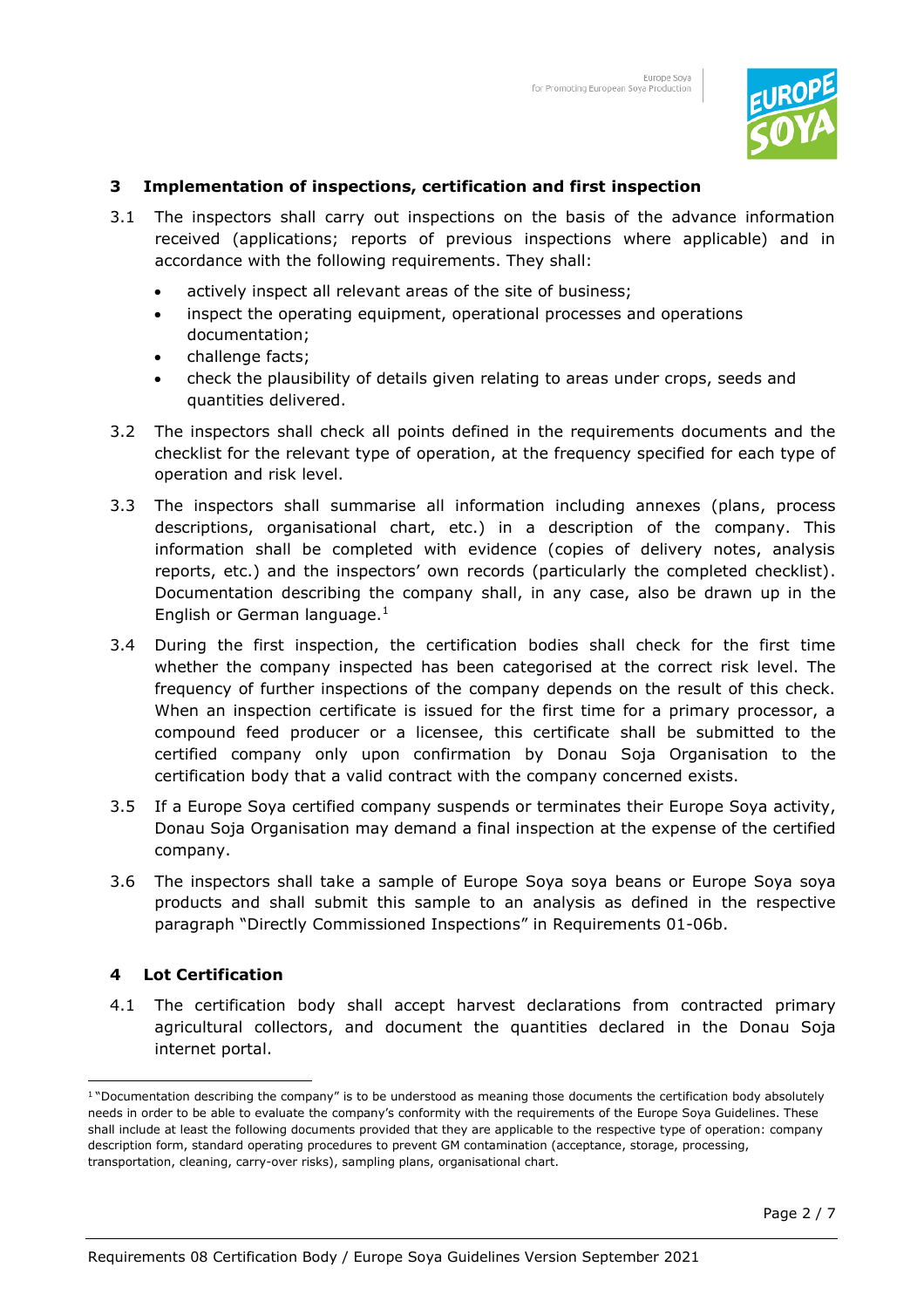

- 4.2 The certification body shall accept lot certificate requests from contracted agricultural collectors, primary collectors or traders, and create lot certificates via the Donau Soja internet portal after a successful plausibility check. Within two working days the certification body shall issue lot certificates in form of signed PDF documents to the company (with a copy to Donau Soja Organisation), which shall include the following information:
	- code of the certification body;
	- code of the lot certificate;
	- quantity of the soya bean lot certified as Europe Soya;
	- name and contact information of the buyer;
	- harvest year;
	- "Europe Soya" logo.
- 4.3 The certification body shall accept quantity amendment notifications from contracted agricultural collectors and primary collectors, and update the Europe Soya soya bean stock in the Donau Soja internet portal. The Europe Soya soya bean stock of all agricultural collectors and primary collectors shall be set to 0 (zero) in the internet portal by 1 September of the current calendar year, unless carry-overs were reported within the scope of quantity amendment notifications documented by the certification body in the internet portal.
- 4.4 Certification bodies shall be obliged to use the Donau Soja internet portal for the documentation of harvest declarations, quantity amendment notifications and for issuing lot certificates.

#### **5 Remedial Measures**

- 5.1 In case of non-compliance with any requirement, the inspectors shall determine remedial measures in accordance with the document "Catalogue of Remedial Measures" during their inspections. Each non-compliance issue registered shall be documented by objective evidence (copies of documents, photos, etc.).
- 5.2 If the certification body imposes a level 3 remedial measure, they shall inform Donau Soja Organisation immediately and in writing. Donau Soja Organisation shall be allowed to accompany re-inspections; the re-inspection result shall also be communicated to Donau Soja Organisation in writing.
- 5.3 If the certification body imposes a level 4 remedial measure, they shall inform Donau Soja Organisation immediately and in writing. Donau Soja Organisation shall also be notified in writing of the result of a necessary re-inspection.
- 5.4 Before imposing a level 5 remedial measure, the certification body shall inform Donau Soja Organisation in writing of the measure they intend to take and give reasons for their decision to take this measure. A level 5 remedial measure can only be applied if a level 4 remedial measure was imposed before.

#### **6 Inspection reports**

6.1 The inspectors shall summarise the inspection results in inspection reports, which shall include, at the least, the following information about the company inspected: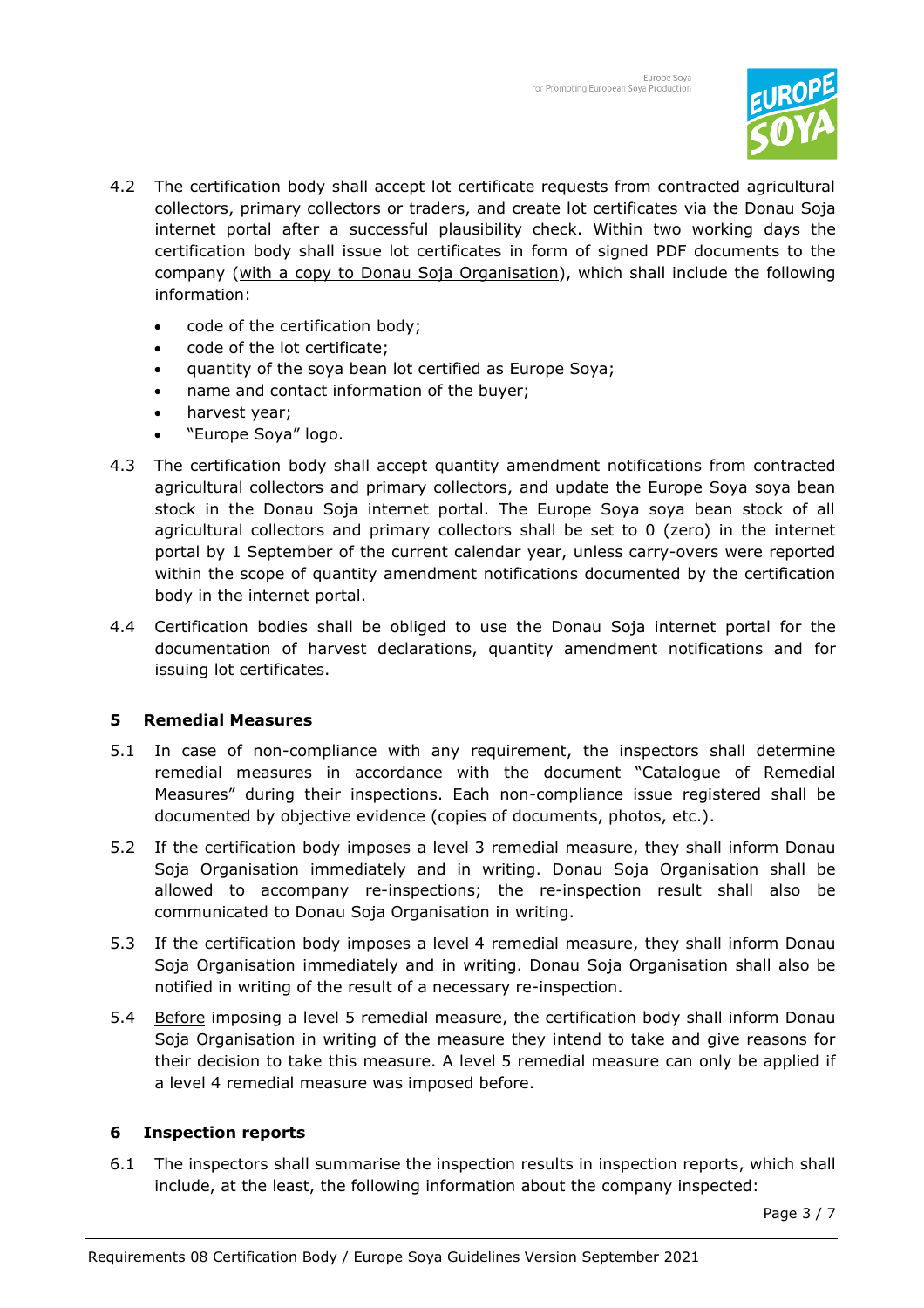

- current master data;
- risk categorisation;
- non-compliance with the stated requirements (with a reference to the requirements' numerical code, the extent of non-compliance and explanatory notes on this information where applicable).
- 6.2 The inspectors shall hand over to the representative of the company inspected a copy of the inspection report, and obtain an acknowledgement of receipt for this copy.
- 6.3 The certification body shall send both inspection reports and original checklists as well as other documentation gathered and relevant to inspection to Donau Soja Organisation when requested to do so by the latter.

#### **7 Testing of samples and measures to prevent GM contamination**

7.1 For laboratory testing for the presence of GM residues, the certification body shall only employ laboratories accredited for this test procedure in accordance with ISO standard 17025.

#### 7.2 If the **certification body** of a **primary processor** is notified of positive PCR test results for GM **soya**:

The certification body shall inform the certification body commissioned by the agricultural collector concerned, and send the relevant lot certificate as well as the test findings to this certification body.

## 7.3 If the **certification body** of a **primary processor** is notified of positive PCR test results for GM **maize**:

The certification body shall conduct a root cause analysis in order to determine whether the contamination occurred accidentally and/or was technically unavoidable. If the contamination did not occur accidentally or was technically avoidable, a warning with a corresponding corrective action shall be issued.

The certification body of the primary processor is responsible for calling in also the certification body of the agricultural collector concerned.

In case of repeated non-accidental or technically avoidable GM contamination, the marketing of the produce as Europe Soya shall be banned until such time as the cause of such contamination has been rectified and the corrective actions have been completely implemented (level 4 remedial measure).

In case of positive PCR results showing GM contents of 0.9 % or more, the primary processor shall remove the lot concerned from the flow of produce and shall not market this lot as Europe Soya (level 4 remedial measure).

#### 7.4 If the **certification body** of an **agricultural collector** is notified of positive PCR test results showing GM contents of less than 0.9 %:

The certification body shall immediately inspect the agricultural soya bean collector concerned on site, identify and secure during this inspection the retained samples concerned, conduct a root cause analysis of the GM contamination and send the analysis document to Donau Soja Organisation, along with a report on the measures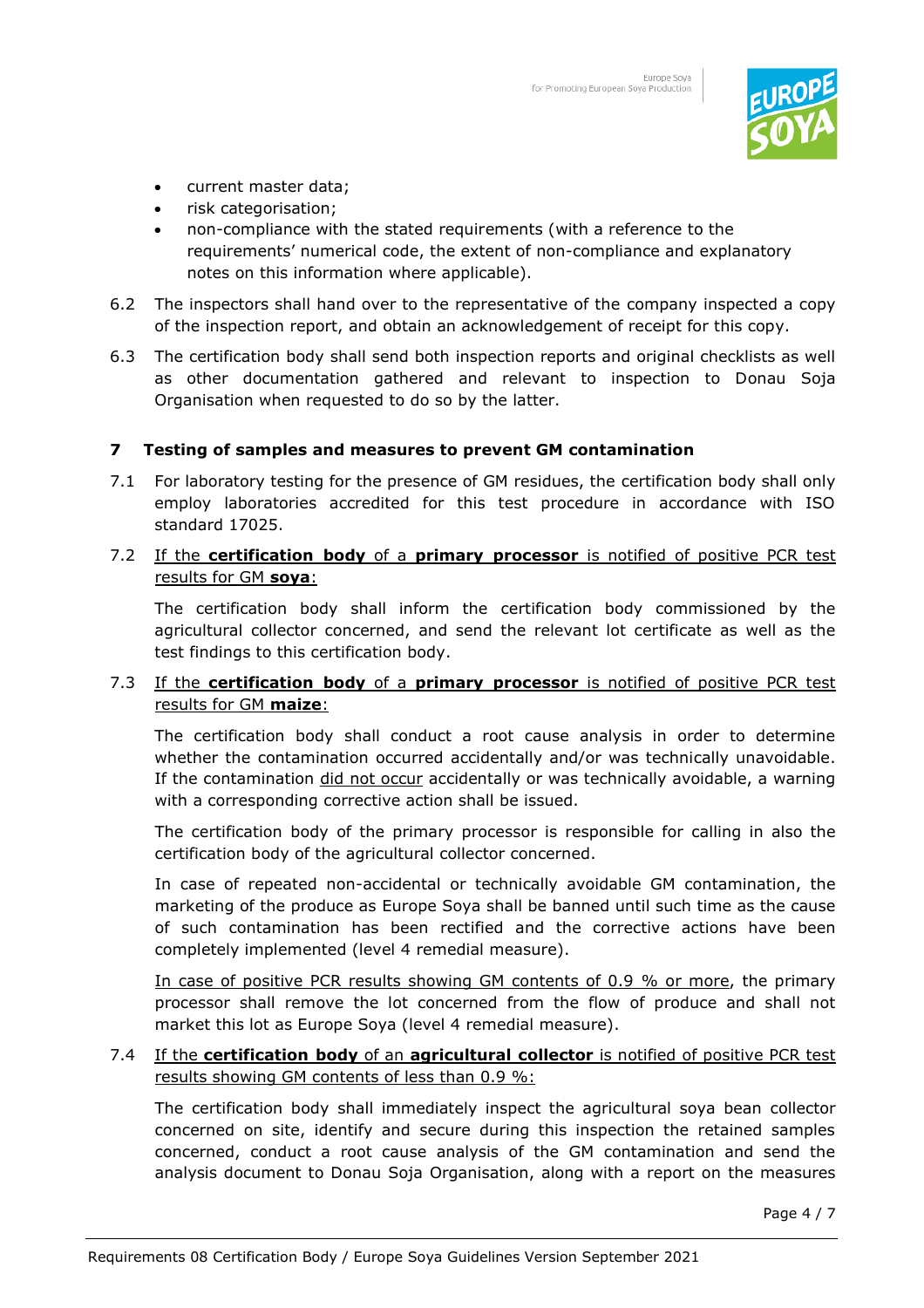

taken. The main purpose of the root cause analysis is to determine whether the GM contamination occurred accidentally and/or was technically unavoidable. If the contamination did not occur accidentally or was technically avoidable, a warning with a corresponding corrective action shall be issued. In case of repeated non-accidental or technically avoidable GM contamination, the marketing of the produce as Europe Soya shall be banned until such time as the cause of such contamination has been rectified and the corrective actions have been completely implemented (level 4 remedial measure).

7.5 If the **certification body** of an **agricultural collector** is notified repeatedly of positive PCR test results showing GM contents of less than 0.9 %, or is notified once of a positive PCR test result showing a GM content of 0,9 % or more:

The certification body shall stipulate, in any case and on reasonable notice, that the agricultural collector should separate GM and non-GM produce 100 %, both physically and technically, as a corrective action. The agricultural collector shall remove produce with a GM content of over 0.9 % from the product pipeline and shall not market this produce as Europe Soya (remedial measure 4).

### **8 Data forwarding, reporting**

- 8.1 The certification body shall inform Donau Soja Organisation at least annually (until 31 January of the following year) about the inspection results, providing, at the least, the following data:
	- number of inspections conducted for each type of operation;
	- number of remedial measures imposed for each type of operation.
- 8.2 Certification bodies shall be obliged to use the Donau Soja internet portal for submitting the following information:
	- registration of new companies including contact details and company type (as soon as the inspection contract is signed);
	- summary inspection reports;
	- inspection certifications;
	- harvest declarations and quantity amendment notifications;
	- lot certificates.
- 8.3 Certification bodies shall submit the following details to Donau Soja Organisation no later than one month after the audit has taken place via the Donau Soja internet portal as summary inspection report:
	- general information about the company and the type of operation;
	- risk level of the company and the country;
	- type of audit;
	- non-compliance issues identified with corresponding remedial measures and corrective actions.
- 8.4 The conclusion of new Europe Soya inspection contracts as well as the termination of existing Europe Soya inspection contracts shall be reported immediately and directly to Donau Soja Organisation.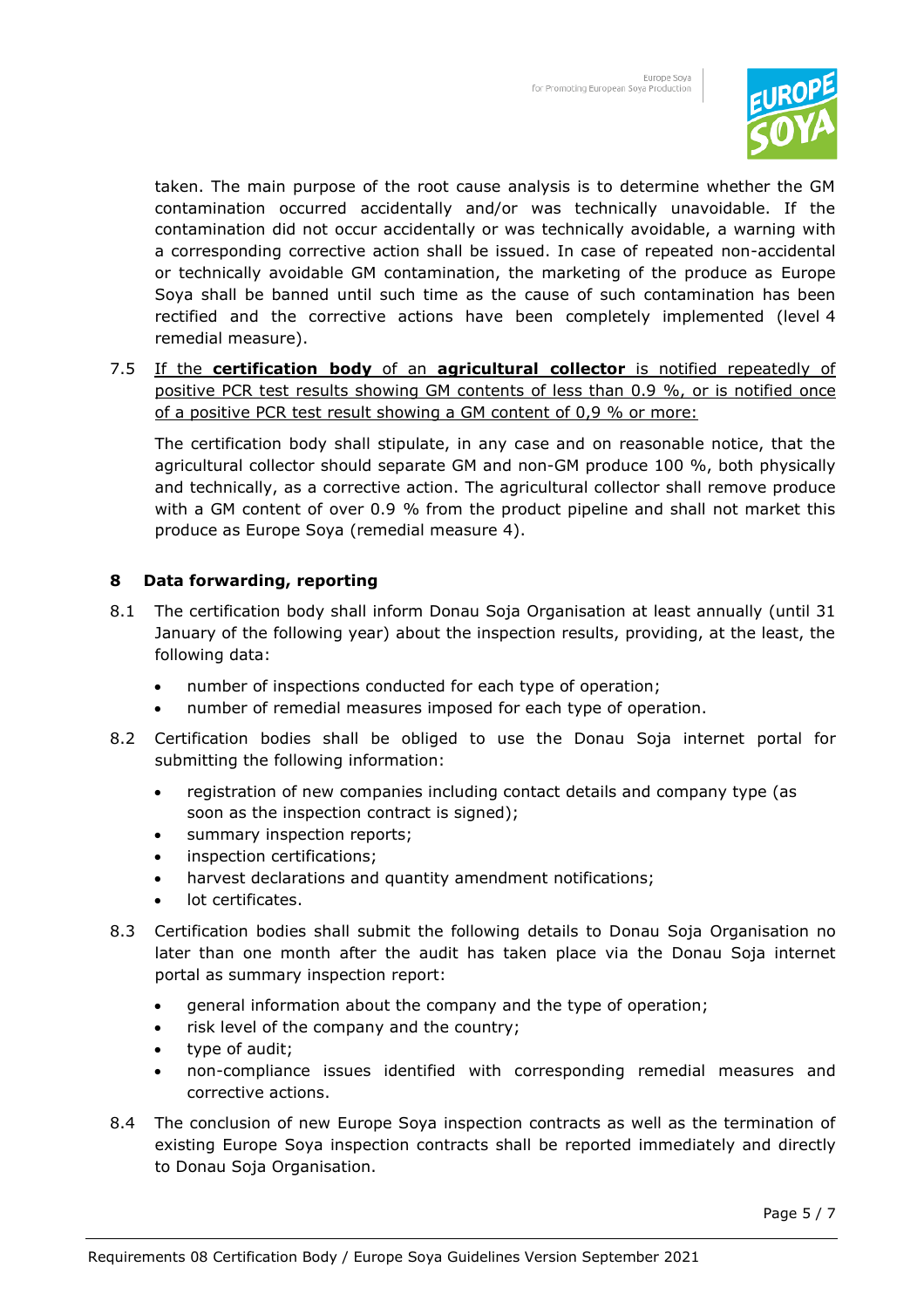

#### **9 Quality management, inspections**

- 9.1 The certification body shall accept external supervisory inspections by an inspection body or inspectors commissioned by Donau Soja Organisation. During these inspections, the certification body shall provide insights into the records kept and databases created, and hand over reports generated from this material when requested to do so.
- 9.2 The certification body shall be in possession of a valid accreditation as a certification body in accordance with standard ISO/IEC 17065:2012 in the agriculture and food sector. Certification bodies working in Austria shall also be authorised for the GM-free scope in accordance with the Austrian Food Codex (Codex Alimentarius Austriacus), and shall be recognised by the Austrian ARGE Gentechnik-frei (Platform for GMO-Free Food Products).

#### **10 Information sharing in case of substantial deficiencies or non-compliance with legal requirements**

10.1 If a certification body learns of any breach of legislation or other deficiencies relevant for Donau Soja Organisation at the site of business of a participant in the Europe Soya system within the scope of audits (for another standard holder), Donau Soja Organisation shall be informed immediately and in writing.

#### **11 Inspection certificate**

- 11.1 Minimum requirements for the information contained in a Europe Soya certificate:
	- name and address of the company;
	- name, address and Donau Soja code of the certification body;
	- activity of the operation according to the definitions in the respective Europe Soya Requirements (agricultural soya bean collector, primary collector, soya trader, primary processor, compound feed producer, etc.);
	- certified products;
	- reference to the Europe Soya Guidelines;
	- period of validity;
	- date of inspection;
	- Europe Soya logo;
- 11.2 If the certification body issues a Europe Soya certificate with an annex (see Requirements for Group Certifications, paragraphs 1 and 2):

The annex shall include the following information on other companies participating in the certification:

- name and address of the company;
- activity of the operation according to the definitions in the respective Europe Soya Requirements (soya bean farmer, agricultural soya bean collector, primary collector, agricultural processor, etc.).